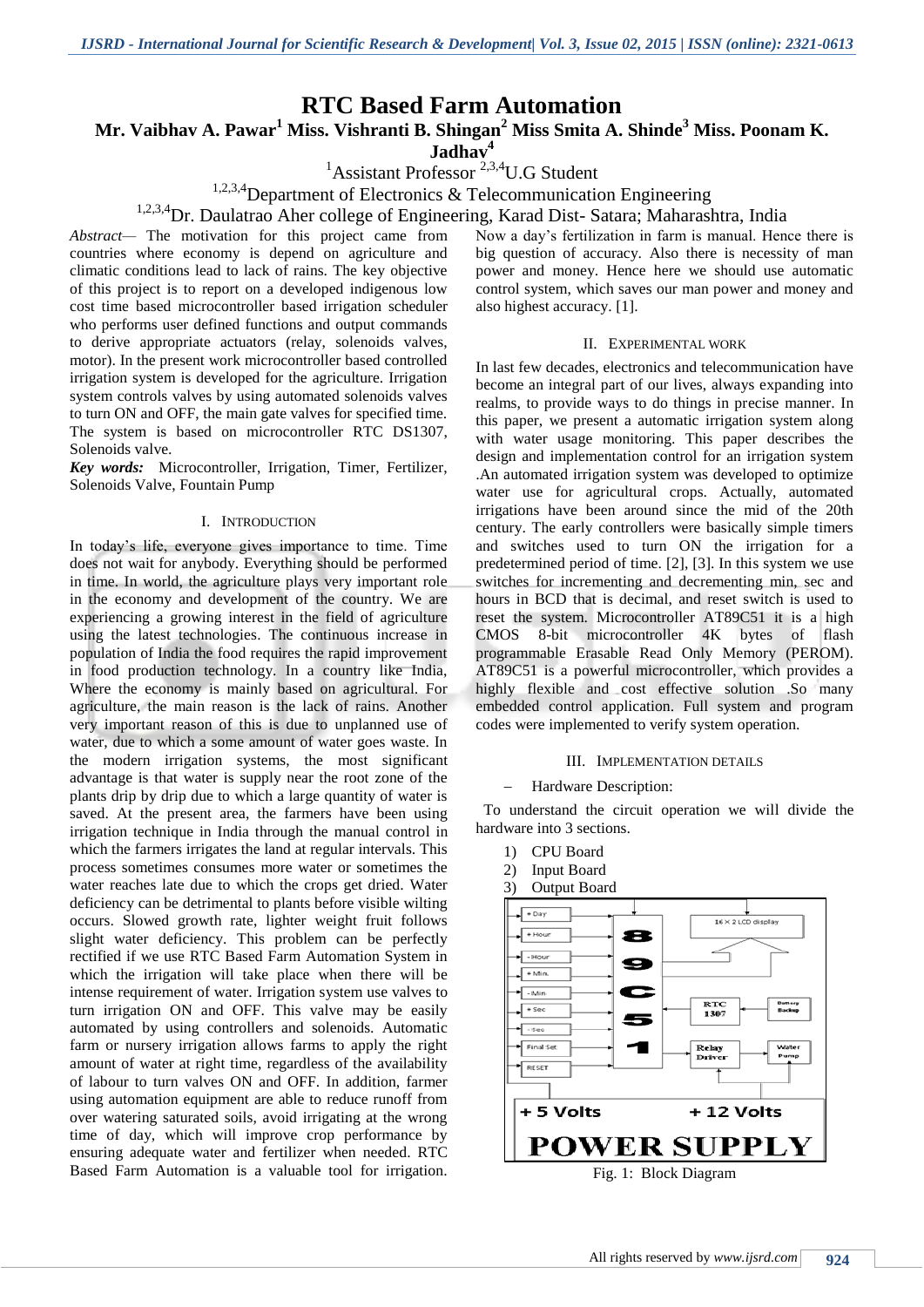#### *A. CPU Board Designing:*

In our project we are using 89C51 microcontroller as CPU. 89C51 microcontroller requires some extra supporting hardware like  $+5$  volts power supply, POR as well as manual RESET,Clock generator, pull up resisters and LCD display.

#### *1) Power Supply:*

For getting +5 volts supply,first 230 Vac suppy is converted into 12 Vac by using step down transformer. This 12 Vac supply is given to bridge WO4. The output of the bridge is pulsating dc voltage therefore we are using 1000 Uf/25V filter. The output of the filter is +12 Vdc. But microcontroller requires +5 Vdc. For this purpose we have to use IC 7805. The minimum input to 7805 is  $+7$  Vdc and Maximum input is  $+ 35$  Vdc. And we are giving  $+12$  Vdc as input to the 7805. Therefore the output of the 7805 is constant regulated +5 Vdc.

#### *2) POR and Manual RESET:*

When we switch ON the power supply of the CPU board then microcontroller must be RESET to start the program execution from 0000H memory location. Therefore POR is must. POR means Power ON Reset. For this purpose we have to use RC differentiator circuit. RC differentiator circuit will provide logic High pulse to RESET pin of 89C51, when you switch ON the power supply.Some times we requires manual RESET. For this purpose one push to ON tact switch is used. When you press this tact switch then logic high signal is given to the RESET pin of the Microcontroller 89C51.



Fig. 2: Circuit Board

#### *3) Clock Generator:*

The maximum clock frequency of the Microcontroller 89C51 is 24 MHz. Therefore we can use any frequency less than 24MHz. In our project we had used 12 MHz, crystal. Now just connecting the crystal is not sufficient to generate the clock, it requires two additional capacitors to generate the starting spike pulse.

#### *4) External Pull up Resister:*

In micro-controller port 0 does not have internal pull up resister therefore we have to use the external pull up resister at port 0. At other ports external pull up resistor is optional. *5) LCD Display:*

In our project to monitor the clock status, and some project parameter we require LCD display. The disadvantage of LCD is it will not emit the light. Therefore to remove this disadvantage we have to select the LCD, which has backlight LED. Two lines are sufficient for our project. Therefore we can select 2 line 16 character LCD displays. *6) RTC 1307 and Battery Backup:*

The DS1307 Serial Real Time Clock is a low power, full BCD clock/calendar plus 56 bytes of non-volatile SRAM. Address and data are transferred serially via a 2–wire bi– directional bus. The clock/calendar provides seconds, minutes, hours, day, date, month, and year information. The end of the month date is automatically adjusted for months with less than 31 days, including corrections for leap year. The clock operates in either the 24–hour or 12–hour format with AM/PM indicator. The DS1307 has a built–in power sense circuit which detects power failures and automatically switches to the battery supply.

#### *B. Input Board:*

Input board means the time setting switches. These switches are used to enter the clock settings, ON time and OFF time set points for particular zone. These are normally pushed to ON switches. When these buttons are not pressed then they are open and give logic 1 to 89C51 and when these buttons are pressed then these buttons are closed, and give logic 0 to 89C51.

#### *C. Output Board:*

In our project we are using ON-OFF control mode. A relay for each line acts as a switch. For driving the relay we are using following circuit. If input is zero volts then transistor is OFF and NO terminal remains NO therefore the device connected at NO terminals is also OFF. If input is +5 Volts then transistor is ON and NO terminal becomes NC therefore the device connected at NO terminals turns ON. The electric supply is given to output terminals of the relay.



Fig. 3: Relay

#### IV. RESULT

Following table represents full operation of the project. In that we assume one hour equal to one minute and total operation is for six minutes. Here we used pumps P1 and P2 for water and liquid fertilizer respectively. From each valve V1,V2,V3 water supply is provided for 2 minute. In that after 1:30 minute, for 15 seconds liquid fertilizer is provided and for remaining 15 seconds the water supply will continued.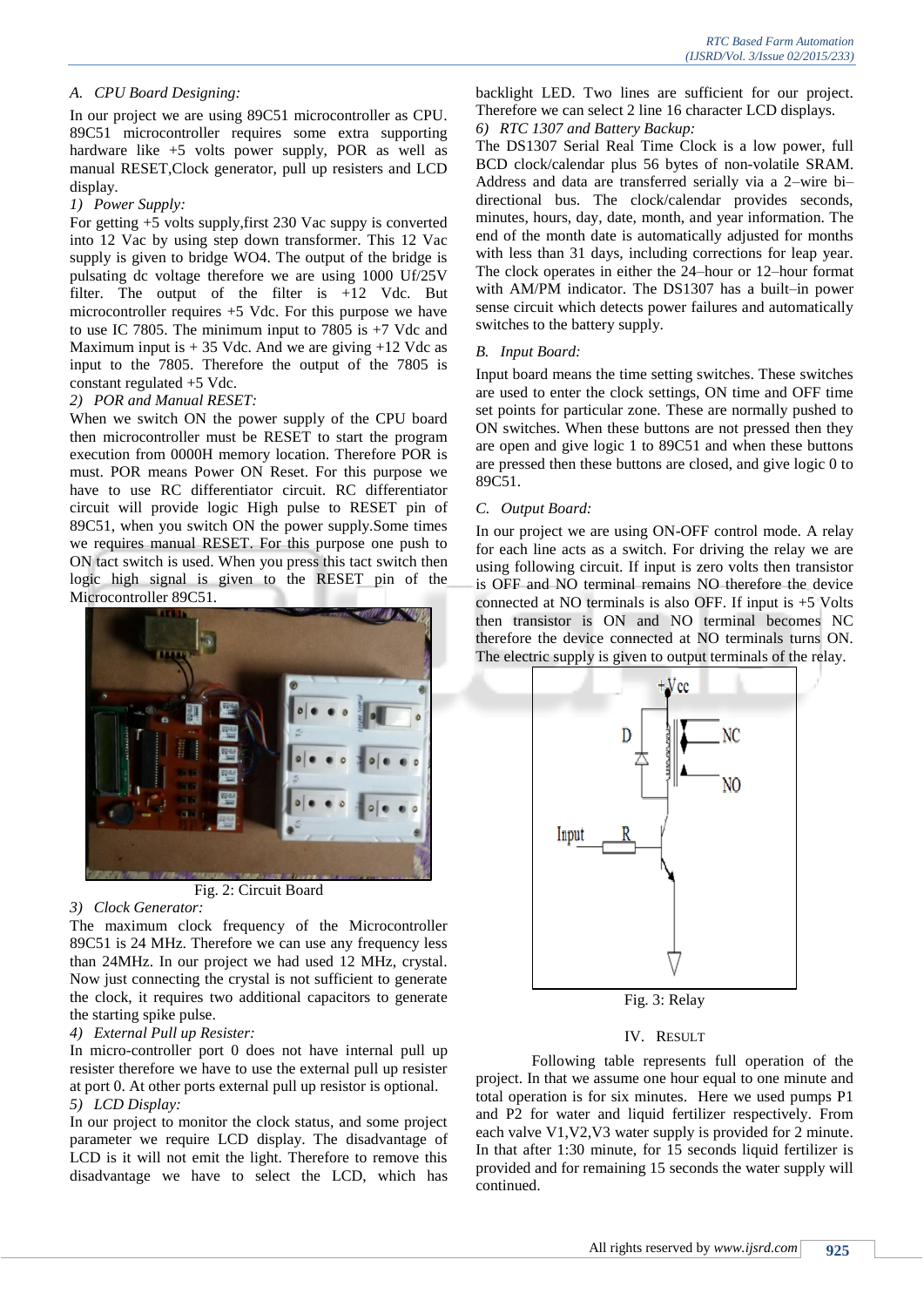|                                  | <b>RTC Based Farm Automation</b> |  |
|----------------------------------|----------------------------------|--|
| (IJSRD/Vol. 3/Issue 02/2015/233) |                                  |  |

| Sr.<br>N <sub>0</sub>         | <b>Demo</b><br>time           | Real<br>time             | P1                                     | P <sub>2</sub>                      | V1                                                  | V <sub>2</sub>                         | V3                              |  |  |
|-------------------------------|-------------------------------|--------------------------|----------------------------------------|-------------------------------------|-----------------------------------------------------|----------------------------------------|---------------------------------|--|--|
| 1                             | XX:00                         | 6:00                     | ON                                     | OF<br>F                             | ON                                                  | OF<br>F                                | OF<br>F                         |  |  |
| 2                             | $XX+1:30$                     | 7:30                     | ON                                     | ON                                  | ON                                                  | OF<br>${\bf F}$                        | OF<br>${\bf F}$                 |  |  |
| 3                             | $XX+1:45$                     | 7:45                     | ON                                     | <b>OF</b><br>${\bf F}$              | ON                                                  | <b>OF</b><br>${\bf F}$                 | <b>OF</b><br>${\bf F}$          |  |  |
| 4                             | $XX+2:00$                     | 8:00                     | ON                                     | OF<br>${\bf F}$                     | OF<br>${\bf F}$                                     | ON                                     | OF<br>${\bf F}$                 |  |  |
| 5                             | $XX+3:30$                     | 9:30                     | ON                                     | ON                                  | <b>OF</b><br>${\bf F}$                              | ON                                     | <b>OF</b><br>${\bf F}$          |  |  |
| 6                             | $XX+3:45$                     | 9:45                     | ON                                     | $\overline{\text{OF}}$<br>${\bf F}$ | OF<br>${\bf F}$                                     | ON                                     | OF<br>${\bf F}$                 |  |  |
| 7                             | $XX+4:00$                     | 10:0<br>0                | ON                                     | OF<br>${\bf F}$                     | OF<br>${\bf F}$                                     | OF<br>${\bf F}$                        | <b>ON</b>                       |  |  |
| 8                             | $XX+5:30$                     | 11:3<br>$\boldsymbol{0}$ | ON                                     | ON                                  | <b>OF</b><br>F                                      | <b>OF</b><br>$\boldsymbol{\mathrm{F}}$ | <b>ON</b>                       |  |  |
| 9                             | $XX+5:45$                     | 11:4<br>5                | ON                                     | $\overline{\text{OF}}$<br>${\bf F}$ | OF<br>${\bf F}$                                     | OF<br>${\bf F}$                        | ON                              |  |  |
| 10                            | $XX+6:00$                     | 12:0<br>$\boldsymbol{0}$ | <b>OF</b><br>${\bf F}$                 | <b>OF</b><br>${\bf F}$              | OF<br>${\bf F}$                                     | <b>OF</b><br>${\bf F}$                 | <b>OF</b><br>${\bf F}$          |  |  |
| 11                            | $\overline{XX+12:0}$<br>0     | 18:0<br>0                | ON                                     | OF<br>F                             | ON                                                  | OF<br>F                                | OF<br>${\bf F}$                 |  |  |
| 12                            | $XX+13:3$<br>0                | 19:3<br>0                | ON                                     | ON                                  | <b>ON</b>                                           | <b>OF</b><br>$\boldsymbol{\mathrm{F}}$ | <b>OF</b><br>${\bf F}$          |  |  |
| 13                            | $\overline{XX+13:4}$<br>5     | 19:4<br>5                | ON                                     | <b>OF</b><br>${\bf F}$              | ON                                                  | OF<br>$\boldsymbol{\mathrm{F}}$        | OF<br>$\boldsymbol{\mathrm{F}}$ |  |  |
| 14                            | $\overline{XX+14:0}$<br>0     | 20:0<br>0                | ON                                     | OF<br>${\bf F}$                     | OF<br>$\boldsymbol{\mathrm{F}}$                     | ON                                     | OF<br>${\bf F}$                 |  |  |
| 15                            | $XX+15:3$<br>$\boldsymbol{0}$ | 21:3<br>0                | ON                                     | ON                                  | $\overline{\text{OF}}$<br>$\boldsymbol{\mathsf{F}}$ | ON                                     | OF<br>$\boldsymbol{\mathrm{F}}$ |  |  |
| 16                            | $XX+15:4$<br>5                | 21:4<br>5                | ON                                     | OF<br>${\rm F}$                     | OF<br>$\boldsymbol{\mathrm{F}}$                     | ON                                     | OF<br>${\bf F}$                 |  |  |
| 17                            | $XX+16:0$<br>$\Omega$         | 22:0<br>0                | ON                                     | OF<br>${\bf F}$                     | OF<br>F                                             | <b>OF</b><br>${\bf F}$                 | ON                              |  |  |
| 18                            | $XX+17:3$<br>0                | 23:3<br>0                | ON                                     | ON                                  | OF<br>$\boldsymbol{\mathrm{F}}$                     | OF<br>F                                | ON                              |  |  |
| 19                            | $XX+17:4$<br>5                | 23:4<br>5                | ON                                     | OF<br>${\bf F}$                     | OF<br>${\bf F}$                                     | OF<br>${\bf F}$                        | ON                              |  |  |
| 20                            | $XX+18:0$<br>0                | 0:00                     | <b>OF</b><br>$\boldsymbol{\mathrm{F}}$ | <b>OF</b><br>${\bf F}$              | OF<br>F                                             | OF<br>${\bf F}$                        | OF<br>${\bf F}$                 |  |  |
| Table 1: Operation of Project |                               |                          |                                        |                                     |                                                     |                                        |                                 |  |  |

### V. CONCLUSION

The RTC Based Farm Automation system proves to be a real time feedback control system which monitors and controls all the activities of irrigation system efficiently. Microcontroller based Public Garden Automation system is simple and easy. In this system various applications like gate, water pump, light etc are turned ON and OFF for the predefined time. The present proposal is a model to modernize the agriculture industries at a mass scale with optimum expenditure. Using this system, one can save manpower, water to improve production and ultimately high profit.

#### VI. ACKNOWLEDGEMENT

We are using this opportunity to express our gratitude to everyone who supported me for writing this review paper. We are thankful for their guidance and invaluably advice during this work. We are sincerely grateful to them for sharing their truthful and illuminating views on a number of issues related to this paper.

We express our warm thanks to Prof. Vaibhav P. Pawar, Prof. Krushnat U. Jadhav and Prof. Prakash J. Chorage for his support and guidance at Department of Electronics and telecommunication Engineering; Dr. Daulatrao Aher College of Engineering, Karad 415114; Maharashtra, India.

### **REFERENCES**

- [1] Design of Embedded System for Drip Irrigation Automation. Jyothipriya. A. N.\*, Dr. T. P. Sarvanabava\*\*. International Journal of Engineering Science Invention. ISSN (Online):2319-6734, ISSN(Print):2319-6726. www.ijesi.org. Volume 2. Issue 4. April 2013. PP. 34-37.
- [2] Microcontroller Based Closed Loop Automatic Irrigation System. Neelam R. Prakash, Dilip Kumar, Tejender Sheoran. International Journal of Innovative Technology and Exploring Engineering(IJTEE). ISSN: 2278-3075, Volume I, Issue-I, June 2012.
- [3] PC Based Automation of a Multimode Control for an Irrigation System. Azzouz Benzekri. University of Bournerdes, Algeria. Kamal Meghriche. University of Vesailles S-Q, France. Larbi Refoufi. University of Bournerdes, Algeria.
- [4] Automatic Irrigation System Using Microcontroller. Prathap Krishnamoorthy, Harshit Verma, Mohit Jain, Meeta Rathore. Electronics and communication engineering, SRM university. NCR Campus, Modinagar.
- [5] Automated Irrigation System Using a Wireless Sensor Network and GPRS Module. Joaquin Gutierrez, Juan Francisco, and Miguel Angel Porta-Gandara. IEEE TRANSACTIONS ON INSTRUMENTION AND MEASUREMENT.
- [6] Embedded Controlled Drip Irrigation System. Mr. S.G. Galande, Dr. G.H. Agrawal. International Journal of Emerging Trends & Technology in Computer Science (IJETTCS). Volume 2, Issue 5, September-October 2013. ISSN 2278-6856.
- [7] Embedded based Remote Control Application using Mobile Phone in Irrigation. S. Sumeetha, D. Sharmila. International Journal of Power Control Signal and Computation (IJPCSC). Vol.3. No.1. Jan-Mar 2012. ISSN: 0976-268X.
- [8] Microcontroller based Controlled Irrigation System for Plantation. S.R. Kumbhar, Arjun P. Ghatule. Proceedings of the International MultiConference of Engineers and Computer Scientists 2013. Vol. II, IMECS 2013, March 13-15, 2013, Hong Kong.
- [9] Automatic Control of Drip Irrigation System & Monitoring Of Soil by Wireless. Aniket H. Hade, Dr. M.K. Sengupta. IOSR Journal of Agriculture